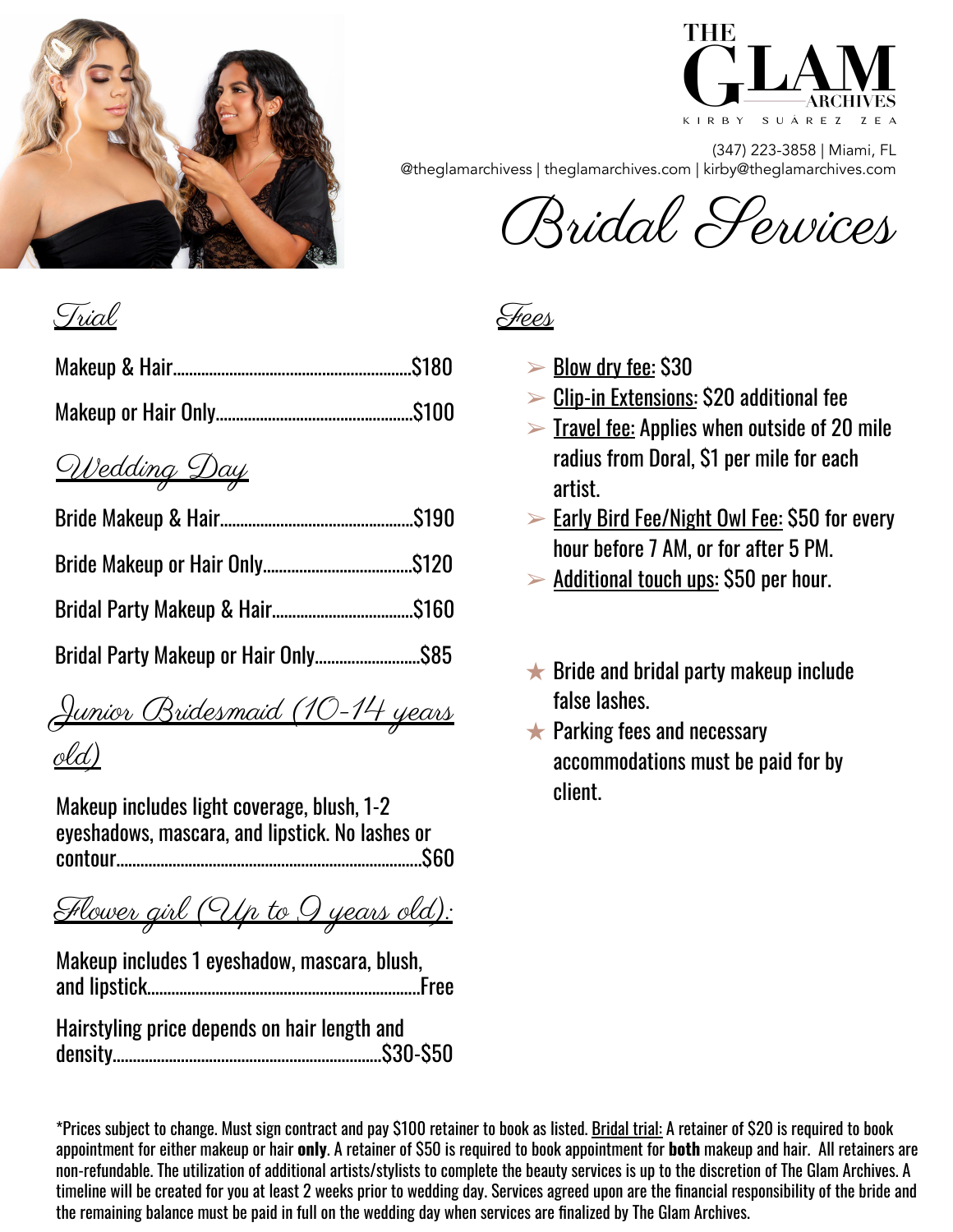

| Bride (check applicable):<br>Makeup: [ ]<br>Hair: $\lceil \; \rceil$ |
|----------------------------------------------------------------------|
|                                                                      |
|                                                                      |
|                                                                      |
|                                                                      |
|                                                                      |
|                                                                      |
|                                                                      |
|                                                                      |

| Retainer: |  |
|-----------|--|
|-----------|--|

Wedding Day Balance: \$\_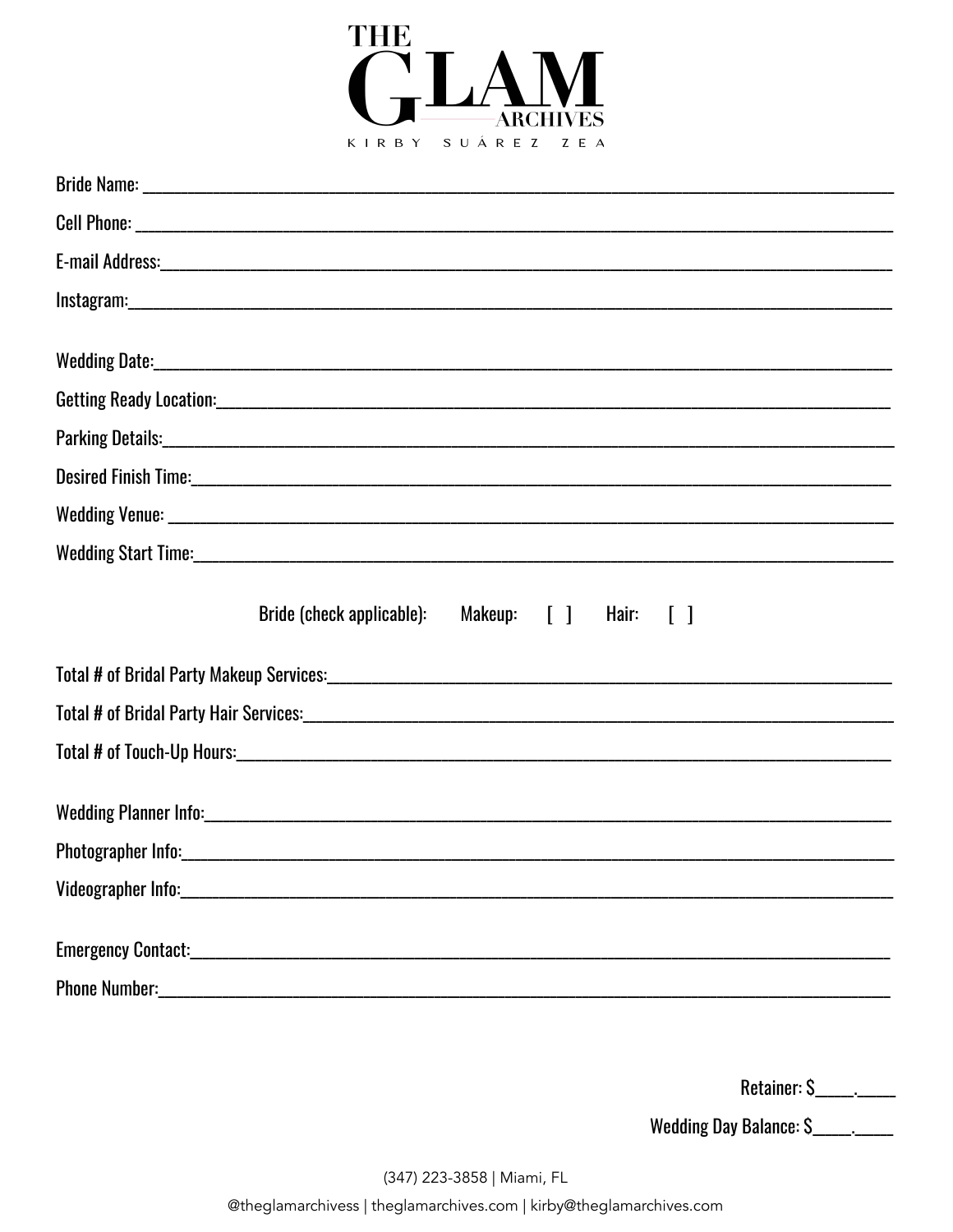

Booking

Bridal trial: A retainer of \$20 is required to book appointment for either makeup or hair **only**. A retainer of \$40 is required to book appointment for **both** makeup and hair. Wedding day: A retainer of \$100 along with this signed contract is required in order to book wedding day appointment. All retainers are non-refundable.

#### <u> Payment</u>

Payment is accepted through cash (US dollar) or Zelle via (347) 223-3858. The final balance is due on wedding day as one payment, paid only to Kirby Suárez Zea. Bride is financially responsible for the remaining balance of the full wedding party.

### Parking

In cases where parking or valet may be incurred, the amount will be included for The Glam Archives and any assisting artists, in the final bill due on the day of the event.

# <u>Delays</u>

A timeline will be provided for you, at least two weeks before the wedding day. A fee of \$10 will be charged for every 20 min. a client is late to their scheduled appointment time. The Glam Archives is not responsible for non-completion of services due to client delay. Bride will still be responsible for contracted amount.

### Cancellation of Services

Any service listed in this contract that is cancelled after the retainer has been paid and the contract has been signed, is still due on wedding day by the Bride. Last minute add-ons are not guaranteed, but will be taken into consideration if time permits.

#### Failure to Perform

In the event of an unforeseeable circumstance that prevents the lead Makeup Artist to perform agreed services, all efforts will be made to find you a qualified artist, however this is not guaranteed. Retainer of \$100 would be refunded in such an event.

#### <u>Allergies</u>

Client will notify the lead makeup artist if there are any allergies associated with skincare/makeup prior to wedding day, and will not hold The Glam Archives or assisting artists liable for any allergic reactions.

### Makeup & Hair Prep

Please exfoliate skin the morning of event or the night prior, to ensure a smoother makeup application. Clients must arrive to appointment with clean, skincare product-free skin and clean hair blow dried straight, ready to be styled.

Media Release

Bride agrees to allow artists working for The Glam Archives to use any and all pictures/videos for promotional use.

(347) 223-3858 | Miami, FL

@theglamarchivess | theglamarchives.com | kirby@theglamarchives.com